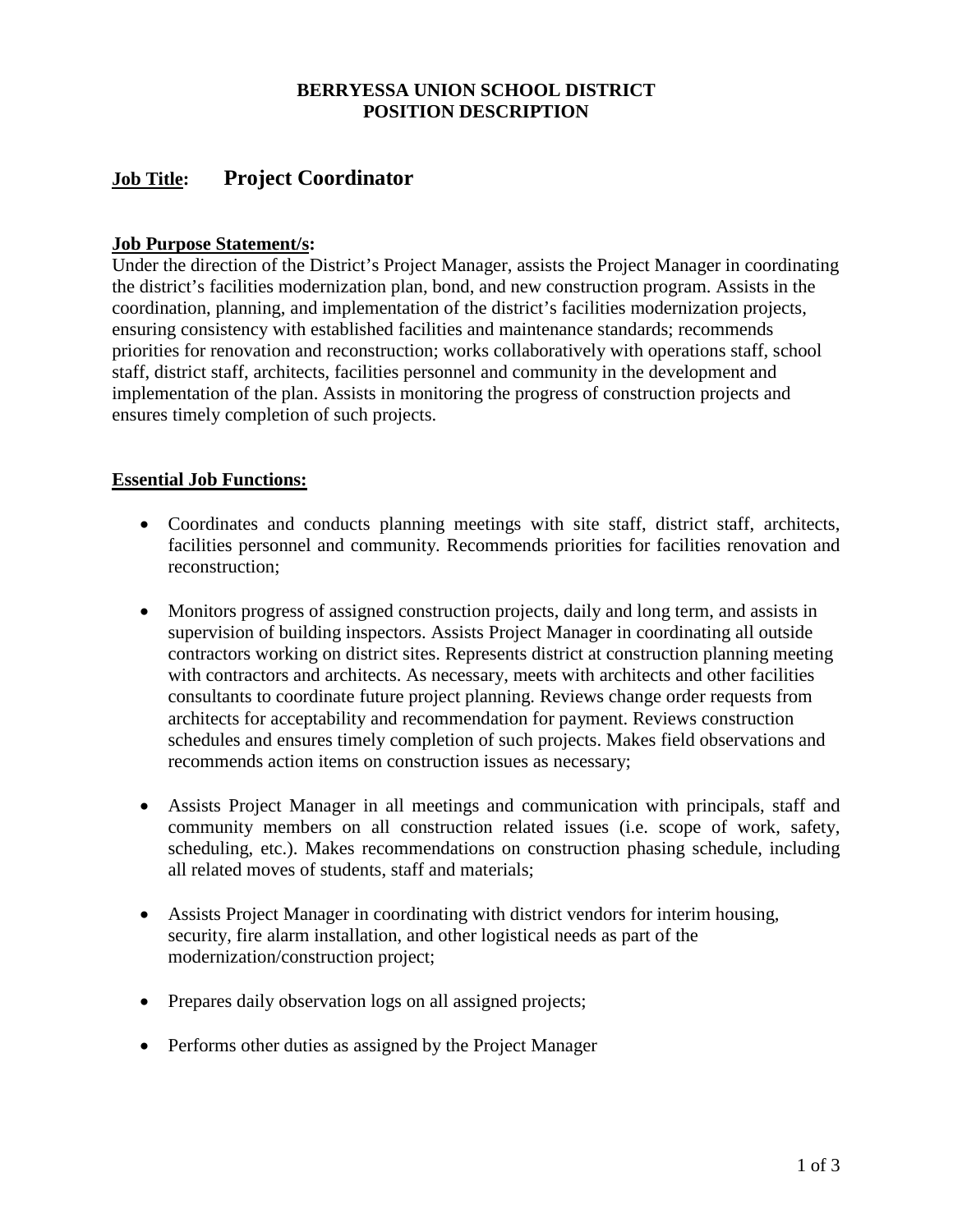## **Position Description—Project Coordinator**

#### **Representative Duties:**

#### *Pre-Construction*

- Understand construction cost estimating and control;
- Know methods of construction schedule controls:
- Contribute technical understanding to value engineering;
- Evaluate construction documents for completeness, accuracy and provision for proper coordination between disciplines and work schedules;
- Assist with the evaluation of bids and negotiation of contracts

## *Construction*

Assume day-to-day responsibility for all assigned projects during construction:

- Observe construction for quality and completeness (defects/deficiencies in work, work not complying with contract documents) and enter observations in a daily written log and capture all findings via memorandum to Project Manager;
- Participate in project coordination meetings with architects, contractors, inspectors, and district representatives;
- Coordinate on-site logistics with contractors such as: communication procedures, temporary utilities, testing and inspection, permits, etc.;
- Assists in evaluating application for payment requests from contractors;
- Coordinate requests for information between contractors, architects, district;
- Make recommendations on work schedules and withholding payment for cause, etc.;
- Assists in evaluating the costs and needs of change orders and assist with the negotiation of costs and time extensions;
- Write periodic progress reports on % of completion, staging and on-site issues, payments, etc., establishing basis for monthly progress payments to contractor, on assigned schools

## *Post-Construction*

Provide assistance to the Project Manager to include:

- Coordination of move-in and collect record documents and O & M manuals, as-built drawings and manuals
- Coordinate training for maintenance and operations
- Contribute to final project report summarize for historical purposes and items that are not self-explanatory

## **Job Requirements – Qualifications**

## **Education and Experience Required:**

• Graduation from high school with equivalent experience required. Additional college courses or Bachelor's degree, major in architecture, construction management, civil engineering, or related field desirable;